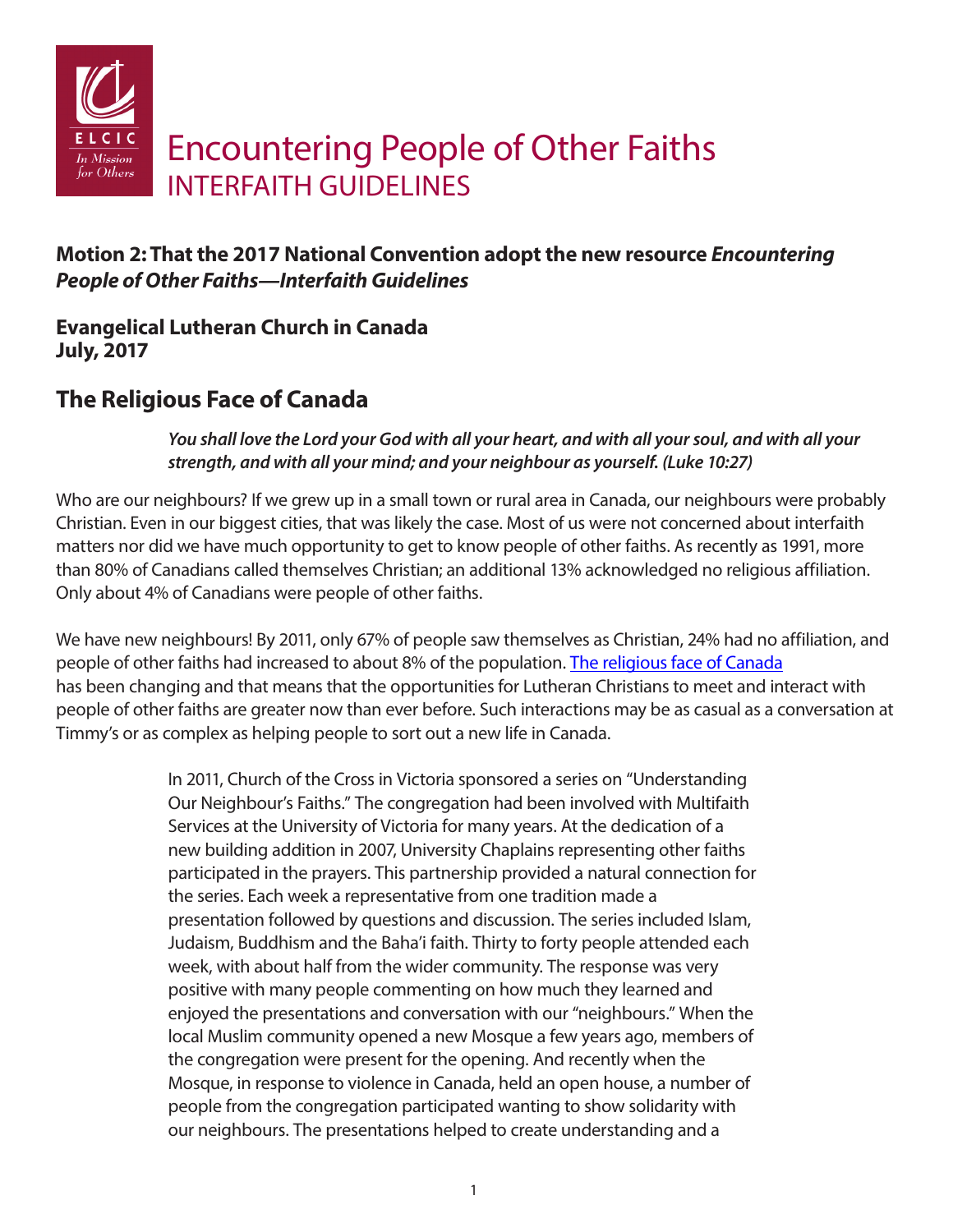relationship. Still today, people of the congregation and community remember the series, and wonder or ask when we will plan something like it again. Maybe it is time. (Pastor Lyle McKenzie, Victoria B.C.)

The people of Islam represent our most numerous neighbours of another faith, followed by Hindus, Sikhs, Buddhists and Jews in that order. The Canadian Muslim community grew from about 1% to slightly more than 3% of the population between 1991 and 2001. In our larger cities the number may be as high as 6% (Montreal) or 8% (Toronto). Like Christians, Muslims reflect both great commonality and great diversity in faith, tradition, language and culture of origin. Like us, they're not all the same. That's something Christians and Muslims have in common!

We have greater opportunity than ever to encounter the stranger—and people of other faiths—in our own communities. There were 65 million refugees at the end of 2015 according to the UNHCR. A significant number of these have come, or are seeking to come, to Canada. Some months into 2016, the ELCIC had surpassed its [Reformation Challenge](http://www.elcic.ca/ReformationChallenge/) refugee resettlement goal. Behind every congregational story which contributed to this good news, there was some sort of encounter between a Lutheran community and some folk who were, for the most part, people of another faith. Many were/are Muslim.

> *Let mutual love continue. Do not neglect to show hospitality to strangers, for by doing that some have entertained angels without knowing it.* (Hebrews 13: 1–2)

In 2015, the ELCIC endorsed *[Welcoming the Stranger: Affirmations for Faith Leaders](file:///C:\Users\Paul%20Gehrs\Documents\muslim%20statement\april%207%20revisions\www.lutheranworld.org\content\resource-welcoming-stranger)*. All major religions embrace compassion, caring and respect, and the rule of granting protection to those in danger. In *Welcoming the Stranger*, representatives of major faith groups, including The [Lutheran World Federation,](https://www.lutheranworld.org/) created a code of conduct for faith leaders in welcoming migrants, refugees and other displaced persons. It affirms that compassion, mercy, love and hospitality are for everyone: the native born and the foreign born, the member of the community and the newcomer.

> When I was a student at the Vancouver School of Theology, I was asked by First Lutheran Church, Vancouver, if I could facilitate a session on Christian-Muslim relations. I said yes, as long as I could bring along a Muslim friend. They agreed, and so I asked my friend Khaled to come with me. He is a Palestinian Muslim who had been born in a refugee camp, where his family had lived for generations since 1948. He had come to Canada to study and work. He was apprehensive, though, as he had been ill-treated by a Lutheran pastor in the past. Still, he agreed to come. On the appointed day, we all met outside in the beautiful sunshine after worship. We spoke about Islam. We spoke about Christianity. We spoke about Khaled's family and his experiences as a refugee. At the end of the afternoon, everyone had a much deeper appreciation of the Muslim faith and Khaled experienced healing in the care of a very gracious congregation. And for an afternoon, at least, there was peace, there was understanding, and there was healing. (Pastor Michael Kurtz, Winnipeg Man.)

Our Christian faith invites us to greet the stranger with humility and a sense of hospitality that is more than mere tolerance, and in a manner that is loving and merciful. How do we welcome people whose faith is different from our own? How do we demonstrate the love of Jesus?

The following guidelines were created to offer a word of encouragement and some examples to follow.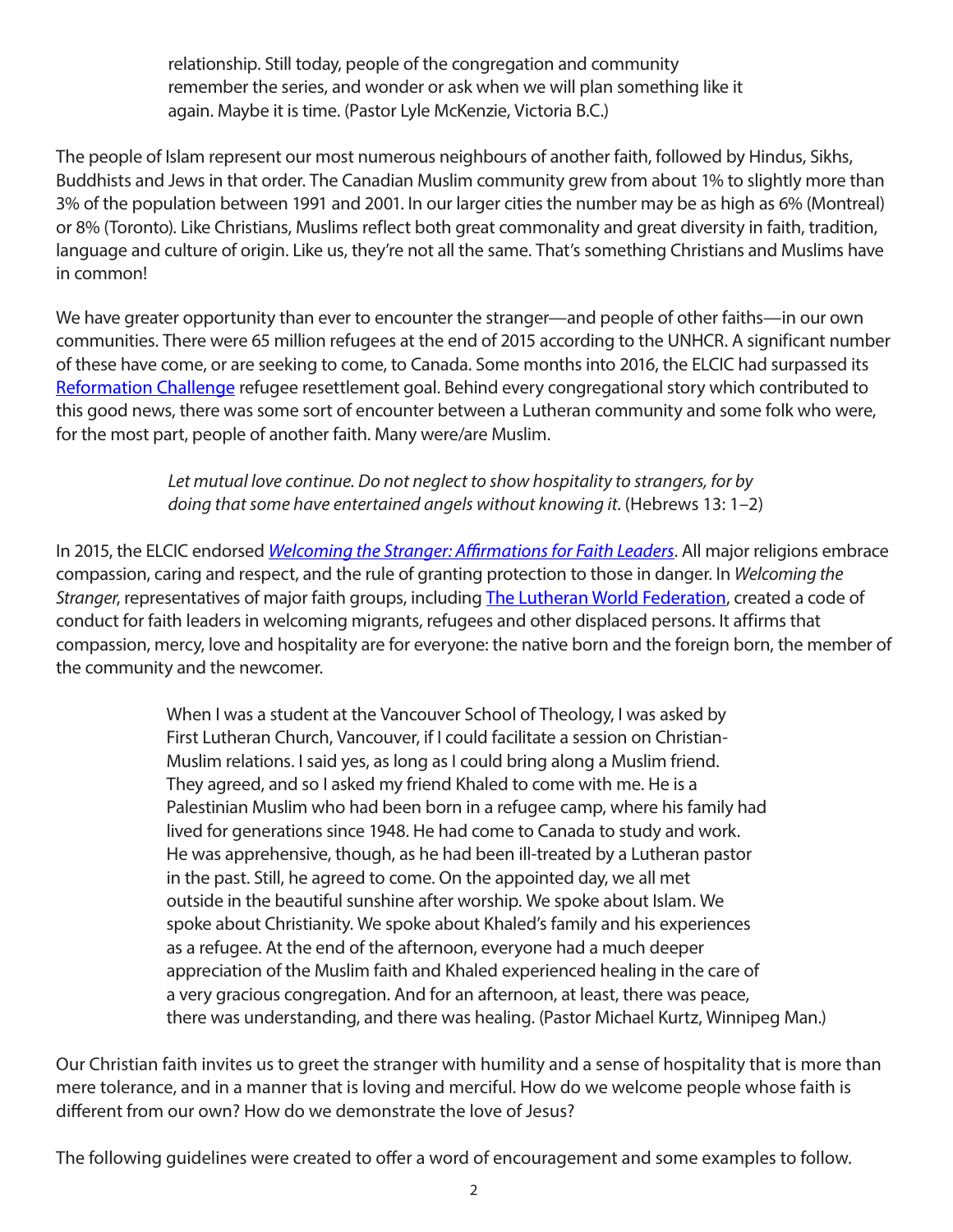# **Interfaith Guidelines**

*(Jesus asked ...) "Which of these three do you think was a neighbor to the man who fell into the hands of robbers?" The expert in the law replied, "The one who had mercy on him." Jesus told him, "Go and do likewise."* (Luke 10: 36–37)

Take a look at *[Welcoming the Stranger; Affirmations for Faith Leaders](https://www.lutheranworld.org/content/resource-welcoming-stranger)*. While its title suggests that it's for "faith leaders," in fact, it lays out some important attitudes and actions for all of us as we seek to welcome strangers. See also the [World Council of Churches'](https://www.oikoumene.org/en/)s *[Christian Witness in a Multi-Religious World](file:///C:\Users\Paul%20Gehrs\Documents\muslim%20statement\april%207%20revisions\www.oikoumene.org\en\resources\documents\wcc-programmes\interreligious-dialogue-and-cooperation\christian-identity-in-pluralist)* for a distinctively Christian voice.

It is important for every Christian to witness to the love of Jesus. However, in the real-world of day-to-day and sometimes in-crisis—as in refugee resettlement—interfaith encounter, we often do well to allow our actions to speak before our words or even as our words. Sometimes it's more important to love with the love of Jesus than to say anything at all. Our gifts—our entire witness—may lie in the web of our good works, offered diligently and silently for the love of God and the good of our neighbour. It is almost always the case that a faith well-lived will invite interest and openness to conversation.

The question "Why do you do what you do?", asked of a Christian, will yield a far more helpful opening than "Why are you telling me this?" Both questions may issue in the answer "Because of Jesus." The one, however, opens the door to conversation and makes Jesus look good—you'd want to get to know that sort of Jesus. The other does not.

Let our actions speak at least as loudly as our words and, in the main, we might allow them to speak first. It is important for every Christian to witness to the love of Jesus ... in a way that is humble and welcoming, merciful and loving. And credible. And inviting.

Here are some guidelines concerning how we might cultivate an inviting disposition within ourselves and a climate of welcome in our communities. To welcome people—"our neighbours"—of other faiths, we *learn, connect, pray* and *act*.

#### **Learn**

In response to a Syrian refugee sponsorship effort taking place in early 2016, the Adult Bible Study group of the Lunenburg Lutheran Parish realized that many people in the area had authentic questions about Islam. So they invited the Imam of the local mosque to address these questions. The process of invitation took on a life of its own and eventually the whole town was included! Two sessions were held at Zion. The first dealt with expectations for interfaith dialogue and was led by the pastor. Participants included Christians, as well as Jews, Buddhists and people of no affiliation. Indeed, the turnout was so large that the session with the Imam was moved to the sanctuary. At the second session, over 70 were present and the father of one of the refugee families, who is Muslim, attended. After the presentation, many questions were asked by participants, refreshments were served, and much good will was created. The most commonly heard statement following the event was, "Thank you for hosting this. This was important." (Pastor Rick Pryce, Lunenburg N.S.)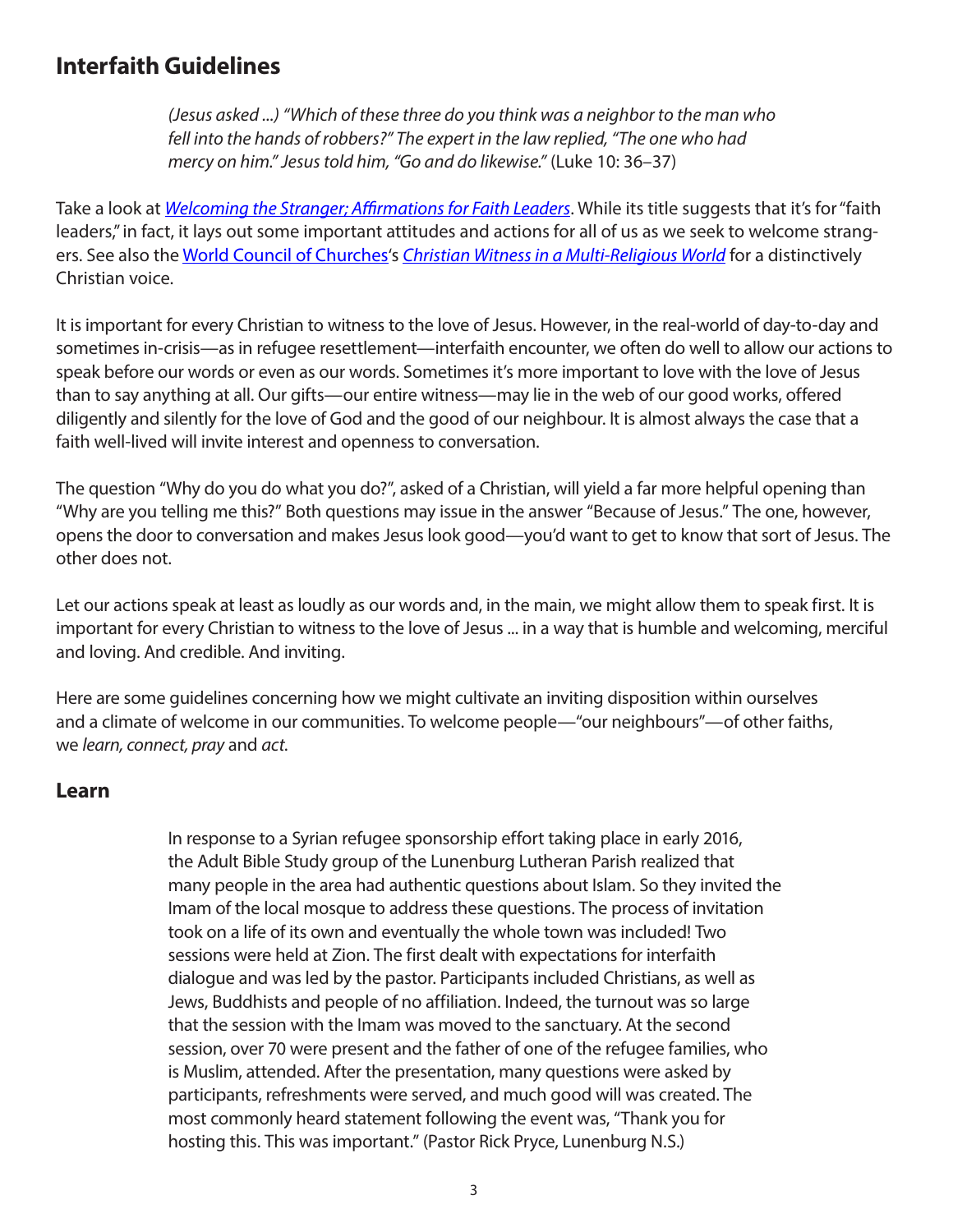- What learning might be helpful for people in your congregation? Are there authentic questions about Islam or about any other neighbours we might encounter?
- Do people know how to greet their Muslim or Jewish or Sikh neighbours? What might people need to know about dietary observances, holy days or social customs before they can be fully welcoming?
- Organize a movie or book discussion which portrays people of another faith in a good light.
- Consider reading and studying some Canadian books which offer a cross-cultural and interfaith
- perspective. Four are recommended among the resources at the end of these guidelines.
- Set up exchange visits with a nearby mosque, synagogue or temple.
- Make visits to local temples, synagogues, mosques part of your confirmation program.
- Create adult learning sessions in which people of other faiths are invited to speak about their own faith, experience and concerns. Consider making this a regular, perhaps annual, effort.

#### **Connect**

In 2016, Jennifer Ardon, a program officer with [Canadian Lutheran World Relief](http://www.clwr.org/), in conversation with a Muslim friend, learned of his community's interest in resettling families from Syria. However, the local masjid (mosque) did not have the mechanism to act as, or with, a local Muslim "sponsorship agreement holder", one like CLWR. At the same time, CLWR was not mandated to work directly with the masjid. She explained this reality to people at Christ Lutheran Church, Waterloo, Ont. where a project to resettle people from Burundi was already underway. Very soon thereafter, representatives of the masjid and the congregation came together and a new effort was begun. By linking the congregation and masjid, CLWR could work directly with the Lutheran community using regular sponsorship documents while the Lutheran community could work with the masjid via a simple Memorandum of Understanding. (Pastor André Lavergne, Waterloo Ont.)

- Take the initiative! Pastors could contact the local mosque, synagogue or temple and introduce themselves to the imam, rabbi, granthi or other leader. Follow up with a request for coffee. Do a little Googling about the community, its leaders, customs before you knock on the door.
- When people move into the neighbourhood, introduce yourself to your new neighbours. Where they represent another culture or faith, hear their stories with gentle curiosity and openness. An invitation for tea or coffee goes a long way to break the ice.
- Our first instinct is often to find a Lutheran congregation or to look to the Christian community for a refugee resettlement effort. Consider opening your project to other faith communities.
- School functions and the community playground are good places to connect with people of other faiths with parenting and the living of daily life as shared interests. Your children or grandchildren may have friends of any number of different faiths at school.

Years ago, Dr. Roland Miller invited Rabbi Jeremy Parnes, Zarqa Nawaz (Creator of Little Mosque on the Prairie) and me to sit on a panel as "Children of Abraham." The three of us met and presented as "siblings" with a deep appreciation and understanding of each others' faith traditions. Fast forward to 2016, and the three of us still meet for monthly lunches. We've also planned a new yearly event called, "The Tents of Abraham". We invited our communities together to eat a meal, and to listen to Lyndon J Linklater, Office of the Treaty Commissioner, about commonalities. A large number of people came together from four communities, and we played "Spiritual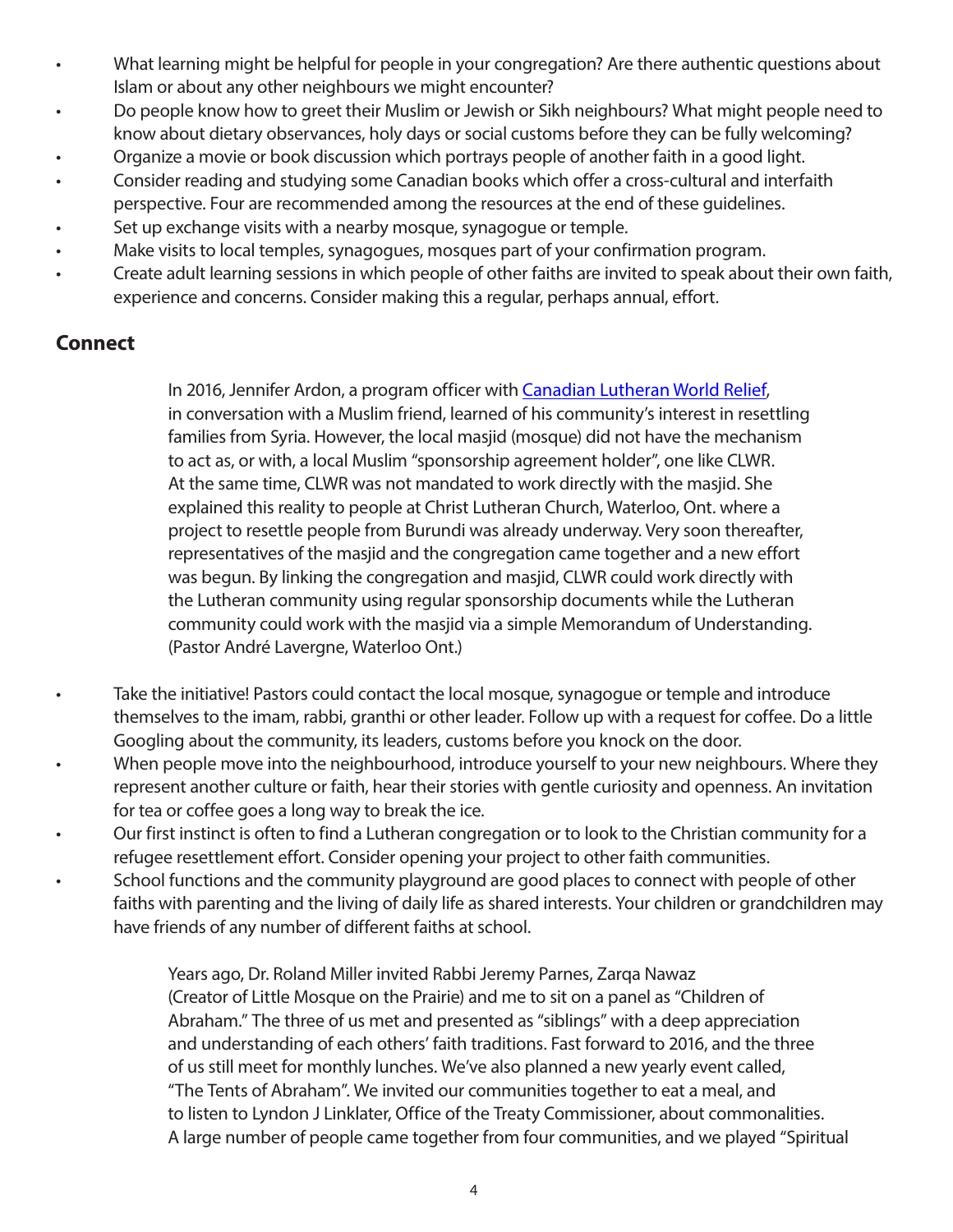Pursuit," a game written with questions from our faith traditions. We learned, we talked, we listened, we ate, we deepened understanding and it was good. (Pastor Carla Blakley, Regina & Winnipeg)

#### **Pray**

Every Saturday, I tweet out a number of timely prayer concerns which may be retweeted and worked into the Sunday prayers. These often pertain to people and places of various faiths and cultures and often address the bruised and broken places of God's world. Frequently, the particular ties to family touch our neighbours deeply. If, in our prayers, we can bring a neighbourhood face and local names to such hurt, this can help to build enduring bridges to people of other faiths. (Bishop Susan Johnson, Winnipeg)

For several years, Bishop Johnson has [called our church](http://www.elcic.ca/CSR/default.cfm) into a process of spiritual renewal and deepened discipleship. She has asked us to pray, read, worship, study, serve, give and tell. How might each of these contribute to a loving and humble witness to our neighbours of other faiths? How might each of these inform a witness that is merciful and welcoming?

- Commit to praying for the well-being of your neighbours and for their kin in foreign lands. Pray for them by name.
- As you get to know your neighbours, ask them what they pray for and tell them that you and your community will join them in their concerns and prayers.
- Pray for Muslim refugees still in war-torn countries or trapped, with little or no future, in refugee camps or detention areas.
- Pray for the faith assemblies in your neighbourhood by name (The Waterloo Masjid, The Cedars Community ...). Let their people know that you are doing so and that you do so regularly.
- Inquire whether you might be invited to accompany a friend to their mosque, temple or synagogue for prayers, sometime. Ask what might be expected relative to dress or other customs. Let them be your guide.

### **Act**

Some years ago, the cemetery of the Jewish community in Kitchener was vandalized. A meeting was planned at the synagogue where people could show solidarity with the Jewish congregation. The practice at St Peters Lutheran Church in Kitchener was to arrange a visit to the synagogue for the Confirmation class, but because of the vandalism, we decided to go with the class to the meeting. As well as listening to Jewish leaders and seeing an unfamiliar worship space, the youth were part of a huge group of people of all faiths showing their concern, sympathy and support for the Jewish congregation. (Jackie Nunns, Kitchener, Ont.)

- Invite your Muslim neighbours to work with your congregation on a community service project perhaps a Habitat build, community clean-up day or safety effort.
- Invite your Sikh neighbours to help create a community garden on some congregational land.
- Offer to host ESL classes for recent immigrants with coffee and conversation afterward.
- The needs and concerns of the local community or neighbourhood—such as affordable housing,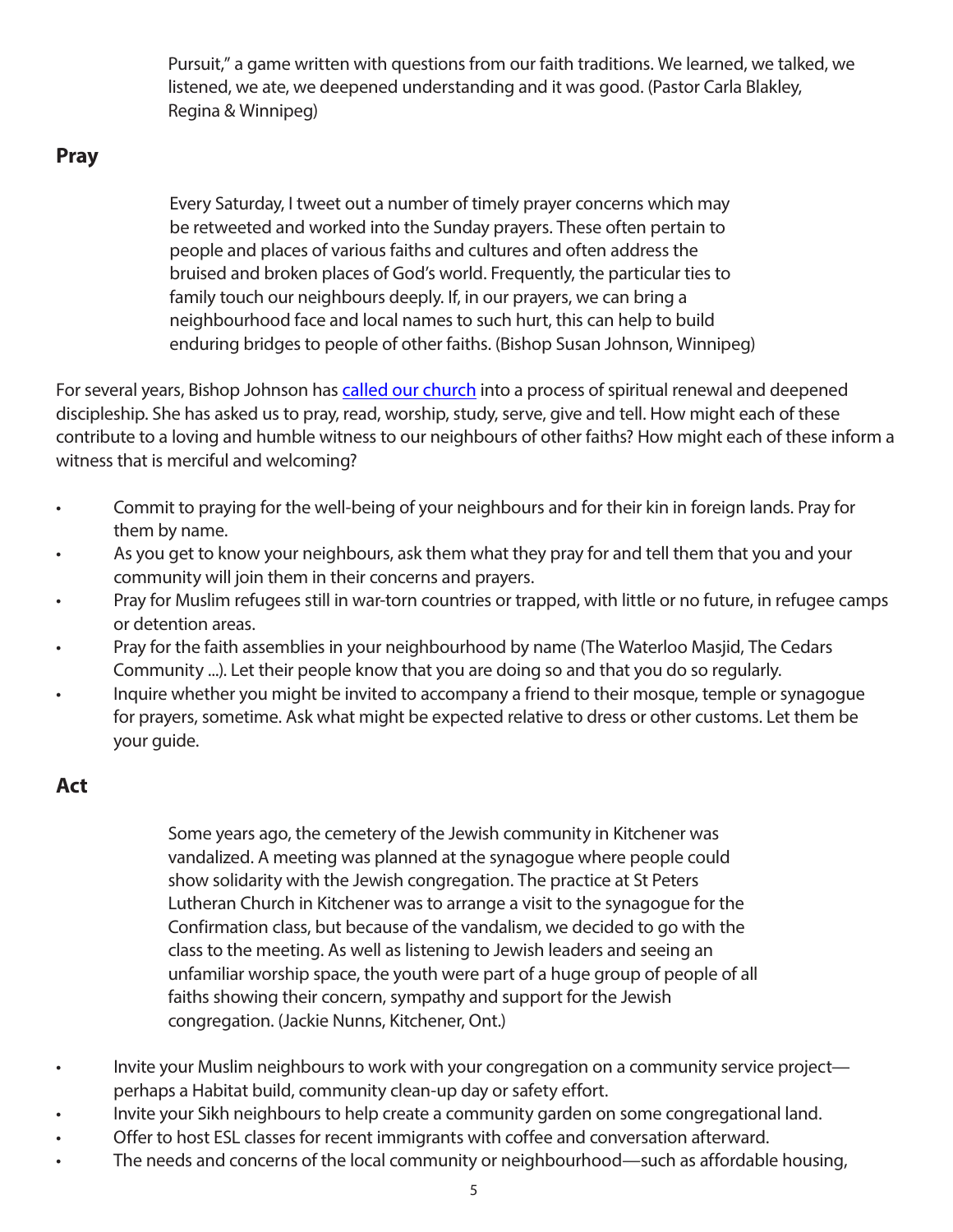desire for an arena, kids on the streets—can serve as a helpful focus for interfaith encounter and positive action.

- Working together at a foodbank or in a winter clothing drive is a terrific way to get to know your neighbour of another faith.
- Be clear about your support for your neighbours when they face issues of discrimination, injury to their religious freedom or other injustice. Tell them of your support and tell those who can help to make a difference.
- Following the violence in a Canadian mosque, Bishop Susan wrote a letter of support to the Canadian Council of Imams and a pastoral letter to our church. In times of sadness and celebration, how might you communicate your love and the love of Jesus to your neighbour?
- Knocking on the door and asking "How can we help?", when a community of another faith is hurting, offers a powerful Christian witness.
- Invite your neighbours of other faiths to observe [World Interfaith Harmony Week](file:///C:\Users\Paul%20Gehrs\Documents\muslim%20statement\april%207%20revisions\www.worldinterfaithharmonyweek.com) with you. Take up a community service endeavour together. The ELCIC signed on in 2012 following the lead of The [Lutheran World Federation.](file:///C:\Users\Paul%20Gehrs\Documents\muslim%20statement\april%207%20revisions\www.lutheranworld.org)

## **Resources**

It is important for every Christian to witness to the love of Jesus in ways that are humble and welcoming, merciful and loving, credible and inviting. These guidelines were created to offer a word of encouragement and some examples to follow. For further study or discussion here are some resources.

#### **Meeting Our Neighbour**

Created by the [United Nations High Commissioner for Refugees](file:///C:\Users\Paul%20Gehrs\Documents\muslim%20statement\april%207%20revisions\www.unhcr.org\) (UNHCR) with input from The [Lutheran World Federation](file:///C:\Users\Paul%20Gehrs\Documents\muslim%20statement\april%207%20revisions\www.lutheranworld.org\) (LWF), *[Welcoming the Stranger: Affirmations for Faith Leaders](https://www.lutheranworld.org/content/resource-welcoming-stranger)* was endorsed by the ELCIC in 2015. *Welcoming* is a brief, clear and accessible-to-all code of conduct for anyone whose life or ministry takes to interfaith boundaries.

The [World Council of Churches,](file:///C:\Users\Paul%20Gehrs\Documents\muslim%20statement\april%207%20revisions\www.oikoumene.org\en\) [Pontifical Council for Interreligious Dialogue](file:///C:\Users\Paul%20Gehrs\Documents\muslim%20statement\april%207%20revisions\www.vatican.va\roman_curia\pontifical_councils\interelg\index.htm) and [World](file:///C:\Users\Paul%20Gehrs\Documents\muslim%20statement\april%207%20revisions\www.worldea.org\)  [Evangelical Alliance](file:///C:\Users\Paul%20Gehrs\Documents\muslim%20statement\april%207%20revisions\www.worldea.org\) have published *[Christian Witness in a Multi-Religious World:](http://www.oikoumene.org/en/resources/documents/wcc-programmes/interreligious-dialogue-and-cooperation/christian-identity-in-pl)  [Recommendations for Conduct](http://www.oikoumene.org/en/resources/documents/wcc-programmes/interreligious-dialogue-and-cooperation/christian-identity-in-pl)*. This guide complements the UNHCR's *Welcoming the Stranger*.

The [Evangelical Lutheran Church in America](file:///C:\Users\Paul%20Gehrs\Documents\muslim%20statement\april%207%20revisions\www.elca.org) (ELCA) has produced *Engaging Others, Knowing Ourselves: A Lutheran Calling in a multi-Religious World* (Minneapolis: Lutheran University Press, 2016.) An experience-based resource for community reflection which is especially appealing to young adults. Available from [www.lutheranupress.org](file:///C:\Users\Paul%20Gehrs\Documents\muslim%20statement\april%207%20revisions\www.lutheranupress.org).

The National Council of Churches in the USA has published a number of accessible on-line study guides on *[Interreligious Relations and Collaboration](C:\Users\Paul Gehrs\Documents\muslim statement\april 7 revisions\www.nationalcouncilofchurches.us\ interreligious-relations-and-collaboration\)*. These are geared toward church leaders.

[Lutheran Social Services of Minnesota](http://www.lssmn.org/) offers some excellent *[Resources for Congregations](http://www.lssmn.org/congregations/resources/)* dealing with interfaith and other contemporary realities.